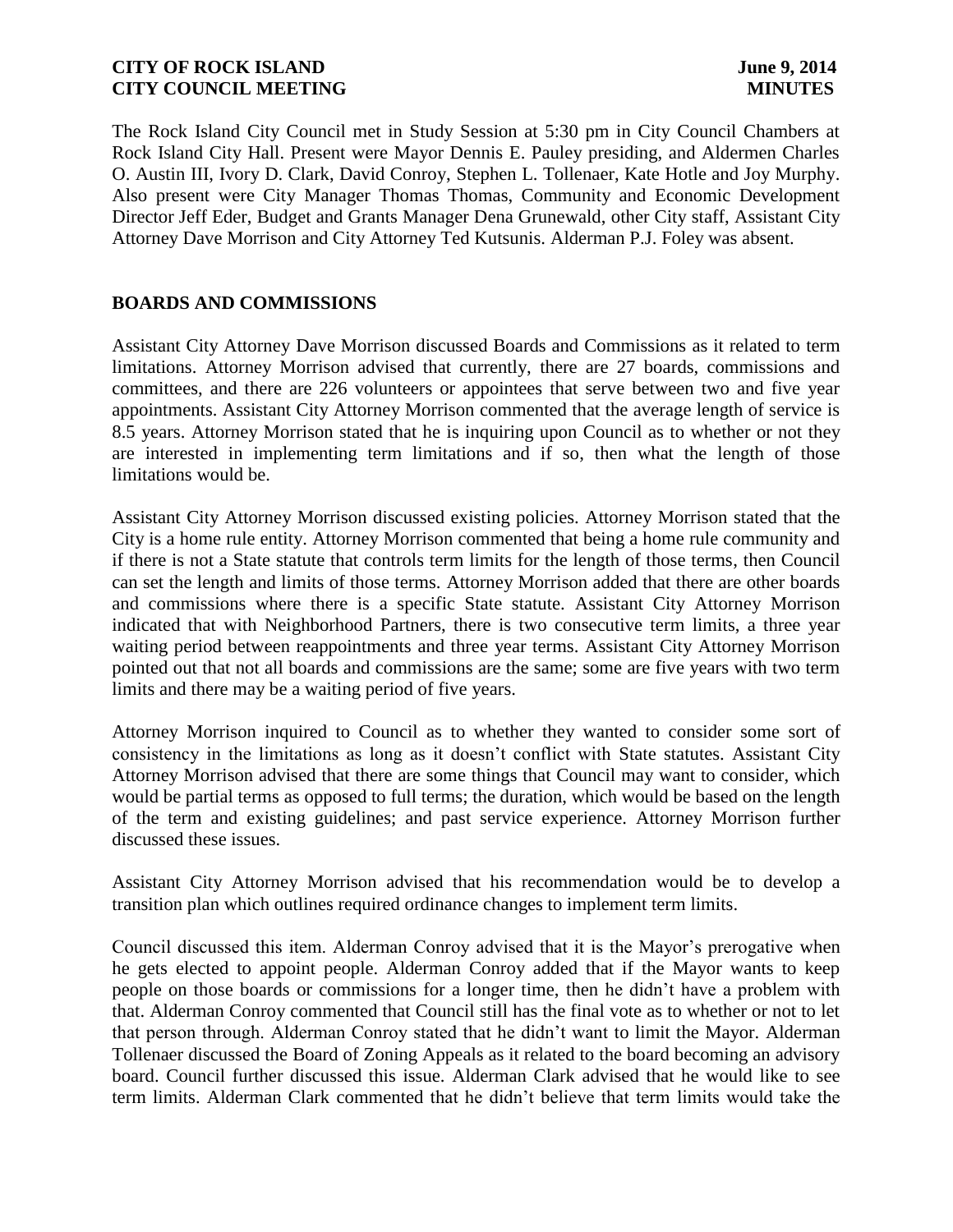power away from the Mayor in regards to appointments. Alderman Clark added that it just makes it to where new ideas can be involved in the appointment process.

Alderman Hotle stated that Council has had several opportunities to accept or deny who the Mayor appoints on various boards and commissions, but Council has chosen to approve who the Mayor appoints. Alderman Hotle advised that something needs to be done to bring more new people on these boards and commissions. Alderman Hotle stated that she supports term limits, but if Council is not in support of that, then Council may want to provide more input to the Mayor in regards to the appointments. Alderman Murphy stated that before she makes a final decision on this issue, she would like to know which ones are controlled by State statute. Alderman Murphy stated that there are a lot of people that have been on these boards for a long time, and there are a lot of people that want to serve on these boards, but they don't get the opportunity because there has not been very many new appointments.

Alderman Austin stated that he was happy with the Mayor having the authority. Alderman Austin inquired as to whether there was an attendance participation clause in the language for the majority of these boards and commissions. Assistant City Attorney Morrison stated that he has not seen any language on that issue. Council further discussed this issue. City Manager Thomas stated that the whole purpose of the presentation was to see whether there was any interest among Council members on the term limit issue. Mayor Pauley stated that there is a lot of interest in the details.

Mayor Pauley and Community and Economic Development Director Jeff Eder discussed the Board of Zoning Appeals issue.

City Attorney Ted Kutsunis advised that as far as the attendance portion that was discussed earlier in regards to the boards and commissions, it needs to be looked into as to what the best way would be to facilitate that and whether it would be through an ordinance or policy. City Attorney Kutsunis suggested that it may be better to look at a policy rather than an ordinance. City Attorney Kutsunis further discussed this item.

Mayor Pauley stated that he believes that some boards and commissions need term limits and some do not. Council further discussed this issue. After more discussion, it was noted that more information will be gathered in regards to the boards and commissions and the information will be brought back to Council for further review.

#### **OVERVIEW OF CDBG**

Community and Economic Development Director Jeff Eder advised that Budget and Grants Manager Dena Grunewald will give an overview of the Community Development Block Grant Program. Ms. Grunewald stated that the Community Development Block Grant is administered by HUD and the grant intends to serve three main objectives, which include; benefits low and moderate income citizens; aids in the prevention or elimination of blight; and meets a need that has a particular urgency. Ms. Grunewald pointed out that Rock Island is an entitlement community, which makes the City eligible for CDBG funds. Ms. Grunewald added that the City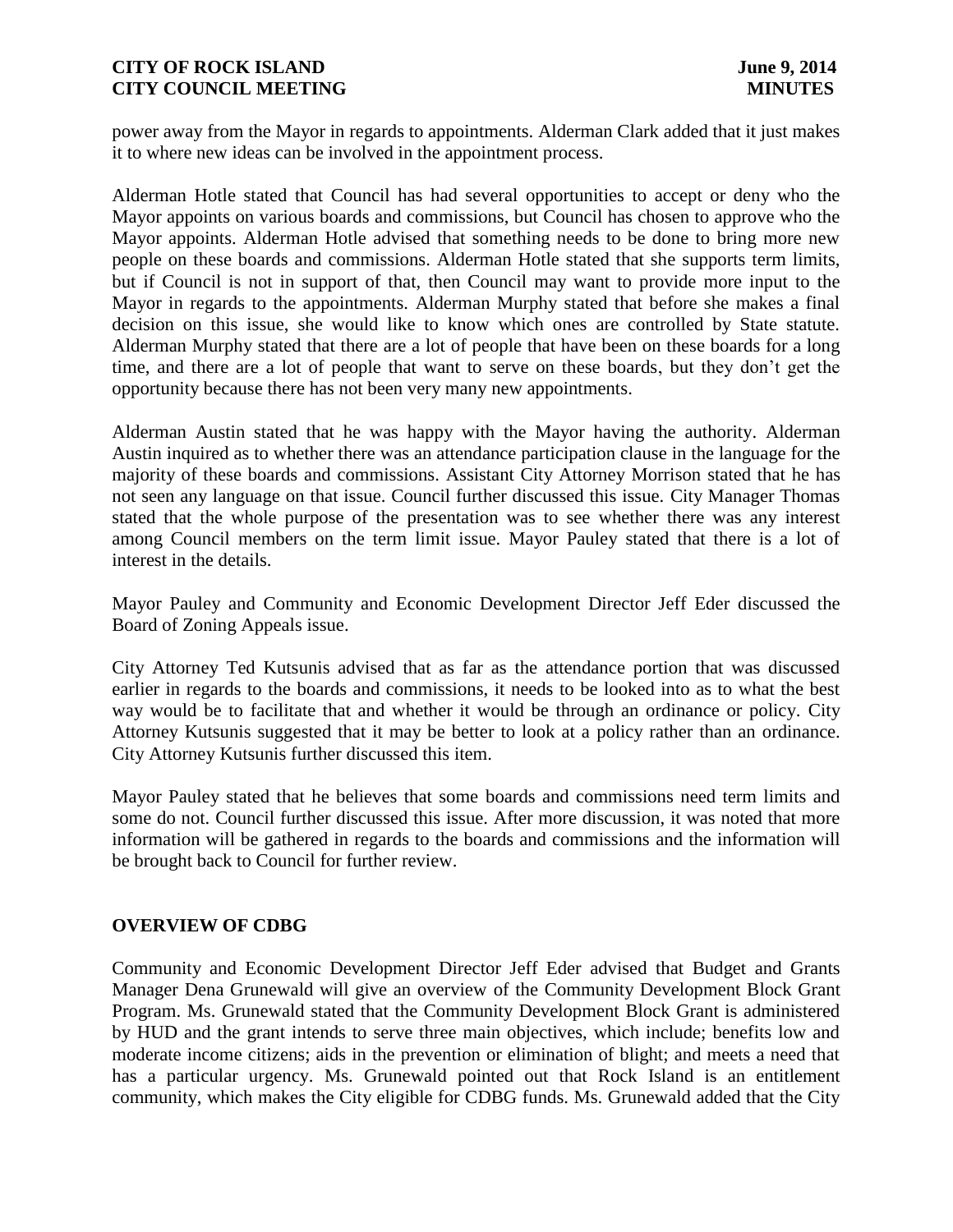has entitlement status due to being a principal city of a Metropolitan Statistical Area (MSA) along with Moline and Davenport. It was noted that funds are received directly from HUD. Ms. Grunewald explained that if the City was not part of the MSA, then the City would have to compete for CDBG dollars at the State level.

Ms. Grunewald discussed funding amounts as it related to CDBG. Ms. Grunewald indicated that in the past few years, the City has received between \$900,000.00 and \$950,000.00; this is new entitlement money. Ms. Grunewald added that between 1994 and 2002, the City received between \$1.5 million and \$1.6 million dollars. However, since 2002, the funding has declined steadily. Ms. Grunewald indicated that for the next application, it is anticipated that there will be a 5% decrease.

Mayor Pauley, Ms. Grunewald and Mr. Eder discussed funding as it related to the years of 2013 and 2014 concerning the dollars not decreasing at a steady pace.

Ms. Grunewald discussed the CDBG process. Ms. Grunewald advised that the process involves City staff, the general public, the Citizen's Advisory Committee and City Council. Ms. Grunewald noted that applications will be available on Monday, June  $16<sup>th</sup>$  and the policies will also go to Council on that date for approval. Ms. Grunewald stated that she will be holding a new application workshop on June  $26<sup>th</sup>$ . Ms. Grunewald further discussed the details of the workshop. It was noted that applications will be due by July  $18<sup>th</sup>$  and they will be reviewed by City staff during the week of July 23<sup>rd</sup>. Ms. Grunewald commented that the applications will be presented to the Citizen's Advisory Committee on August  $5<sup>th</sup>$  and  $7<sup>th</sup>$  and the allocation recommendations will be made by the Citizen's Advisory Committee on August  $12<sup>th</sup>$  with the allocations coming to Council for approval on Septembers  $8^{\text{th}}$ .

Ms. Grunewald indicated that the Citizen's Advisory Committee is made up of all Rock Island citizens, which are appointed by the Mayor for three year terms. It was noted that the purpose of this committee is to review the applications and provide allocation recommendations to the Council. Next, Ms. Grunewald discussed the Consolidated Plan. Ms. Grunewald pointed out that the Consolidated Plan is a five year plan (application) stating the needs and priorities for CDBG funds. Ms. Grunewald offered that the Consolidated Plan indicates that the City will strive to meet the lower moderate income national objective by funding or supporting in some capacity five priorities, which include; promoting, increasing and maintaining home ownership; providing safe, affordable and decent housing to renters; economic development, revitalization and job creation; transitional and permanent support housing and service; and non-homeless persons with special needs.

Ms. Grunewald discussed the eligible uses of the funds, which included; acquisition, disposition, clearance and/or relocation; administration and planning, which is subject to a 20% cap; economic development; housing; public facilities and infrastructure improvements; and public services, which is subject to a 15% cap.

Ms. Grunewald stated that staff is working on updating the policies and procedures manual for the CDBG Program as well as the Rehabilitation Program. Ms. Grunewald indicated that they are also working on updating the Citizen Participation Plan. It was noted that all documents will be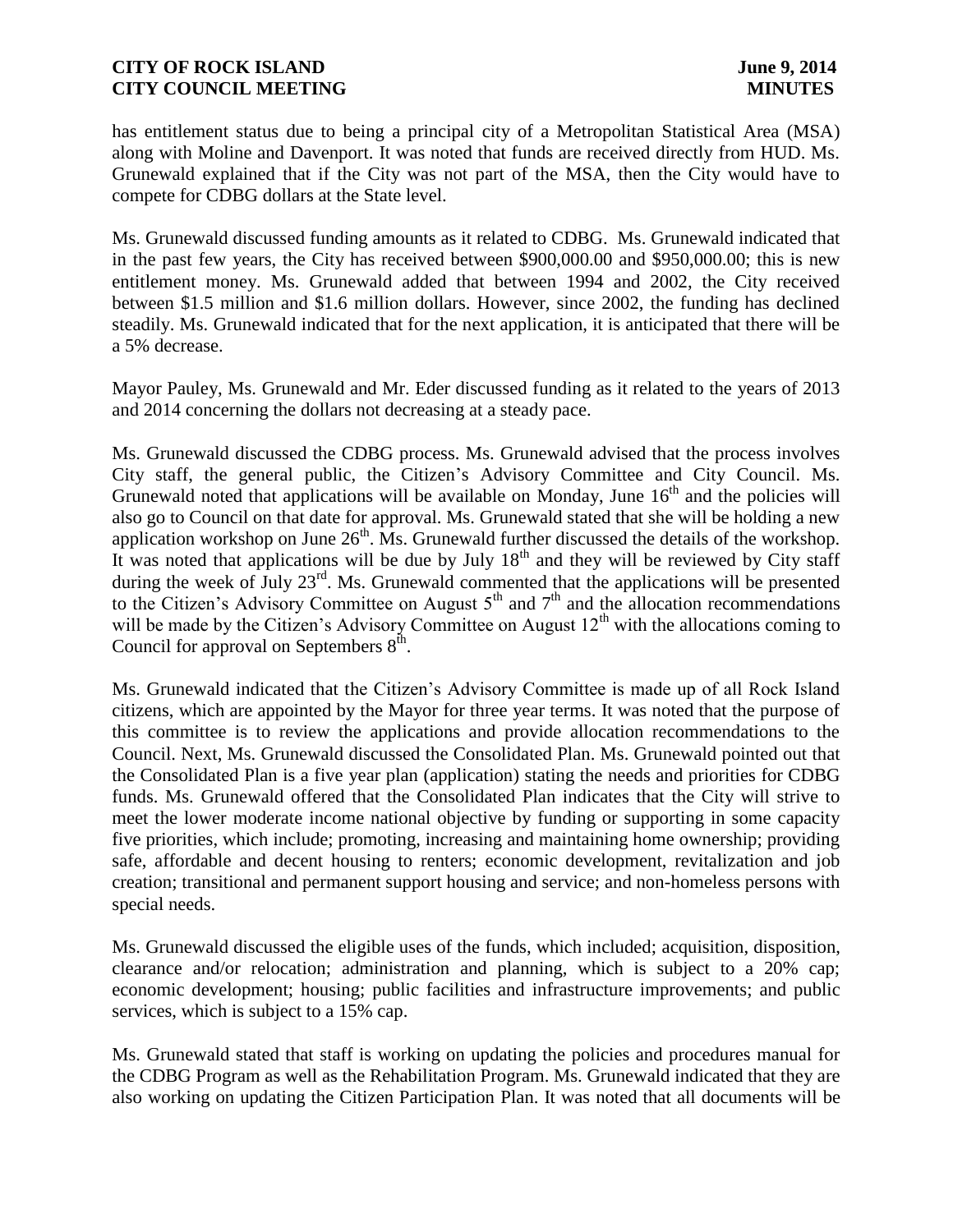brought to Council in the future. Ms. Grunewald briefly discussed special allocation policies. Ms. Grunewald discussed several challenges that the City may face in the future. Ms. Grunewald advised that CDBG funding has been declining in the last several years and it appears that it will continue to decline in the future. Ms. Grunewald stated that the City's entitlement status could be eliminated due to the population being less than 50,000. Ms. Grunewald noted that there is also a heavy reliance on CDBG funds for salaries. Ms. Grunewald further discussed the future challenges.

Mayor Pauley stated that there has been talk about the \$50,000.00 that came out of Gaming; there is a misconception. The Mayor advised that the committee was informed that they should receive a percentage of Gaming funds; that is totally incorrect. Mayor Pauley explained that originally, they were receiving a percentage of the CDBG funds and when it ran out and there was no more money to sustain that, the Council gave \$50,000.00 out of Gaming. The Mayor added that some of the CAC people have said that they want a percentage of the Gaming funds. Mayor Pauley stated that it is not a percentage. Mayor Pauley and Mr. Eder further discussed this issue.

Council and Mr. Eder discussed CDBG funding as it related to the future decrease in dollars. Council and Mr. Eder discussed programs as it related to the Rental Inspection Program concerning CDBG funding. Council also discussed entitlement communities as it related to population.

### **ADJOURNMENT**

A motion made by Alderman Hotle and seconded by Alderman Murphy to adjourn the meeting carried by the following Aye and No vote. Those voting Aye being; Alderman Austin, Alderman Clark, Alderman Conroy, Alderman Tollenaer, Alderman Hotle and Alderman Murphy; those voting No, none. The meeting was adjourned at 6:13 pm.

Aleisha L. Patchin, City Clerk

 $\frac{1}{2}$  , and the set of the set of the set of the set of the set of the set of the set of the set of the set of the set of the set of the set of the set of the set of the set of the set of the set of the set of the set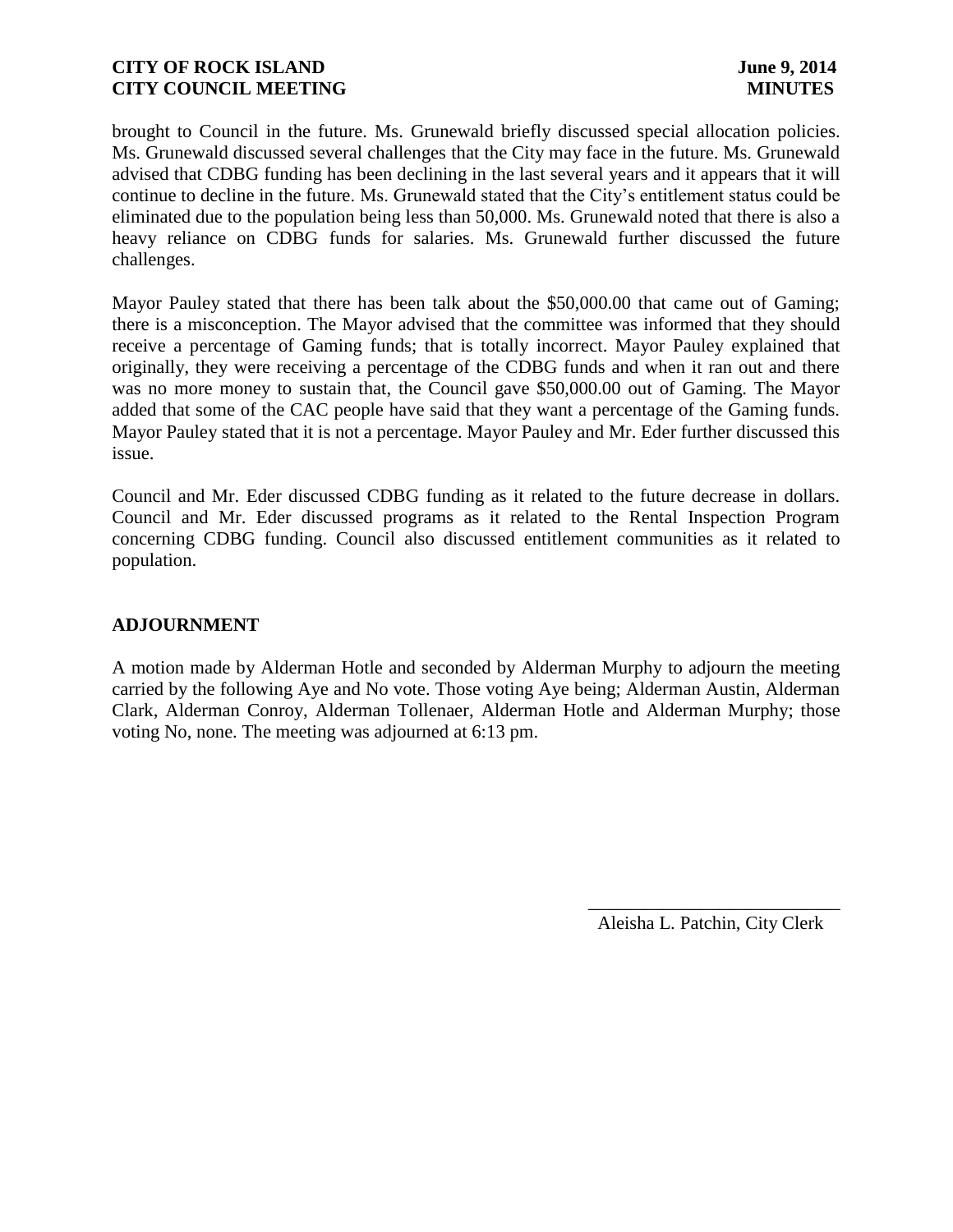Rock Island City Council met in regular session at 6:45 pm in Council Chambers of Rock Island City Hall. Present were Mayor Dennis E. Pauley presiding, and Aldermen Charles O. Austin III, Ivory D. Clark, David Conroy, Stephen L. Tollenaer, Kate Hotle and Joy Murphy. Also present were City Manager Thomas Thomas and City Attorney Ted Kutsunis. Alderman P. J. Foley was absent.

#### Introductory Proceedings

Mayor Pauley called the meeting to order and led in the Pledge of Allegiance. Alderman Clark gave the Invocation.

# Agenda Item #5 **Minutes of the meeting of June 2, 2014.**

A motion was made by Alderman Austin and seconded by Alderman Hotle to approve the minutes of the meeting of June 2, 2014 as printed. The motion carried by the following Aye and No vote; those voting Aye being; Alderman Austin, Alderman Clark, Alderman Conroy, Alderman Tollenaer, Alderman Hotle and Alderman Murphy; those voting No, none.

### Agenda Item #6 **Update Rock Island by Mayor Pauley.**

Mayor Pauley stated that Ted Kutsunis will be leaving as the City Attorney. He has been appointed as the Associate Judge in Rock Island. The Mayor added that Dave Morrison will continue on as the City Attorney in the City Council meetings going forward. Congratulations to Ted Kutsunis on his new appointment.

Mayor Pauley advised that starting Tuesday, June 10, 2014, pavement removal along  $23<sup>rd</sup>$  Avenue is currently proposed to begin. Complete removal and replacement of pavement along this area will be required. Road closure to thru traffic along 23<sup>rd</sup> Avenue between 14<sup>th</sup> Street to 17<sup>th</sup> Street will be needed to allow for this work to take place. Travel delays can be expected during the construction at or near this location. Mayor Pauley stated that pending favorable weather and commencement, the anticipated date of completion and resumption of normal traffic is July 31, 2014. Please follow all posted construction signs for detour directions when needed, and watch for trucks entering and leaving the construction zones. The City of Rock Island is sorry for any inconvenience due to this road work and appreciates the patience and consideration of the traveling public.

Mayor Pauley stated that the Rock Island Beautification Commission is looking for the most beautiful yards in the city. The  $40<sup>th</sup>$  annual "Tell On Your Neighbor" residential beautification awards contest is accepting nominations for the most attractive and best-kept yards in Rock Island. Mayor Pauley added that anyone can submit a nomination through Monday, July 7, 2014 at 5:00 pm. This award program recognizes residents who make extra efforts to beautify their yards beyond the normal maintenance. Mayor Pauley commented that all winners will receive a certificate of recognition at the August  $11<sup>th</sup>$  City Council meeting. Past award recipients after 2011 are not eligible. Send your nominations by mail to Beautification Commission, City of Rock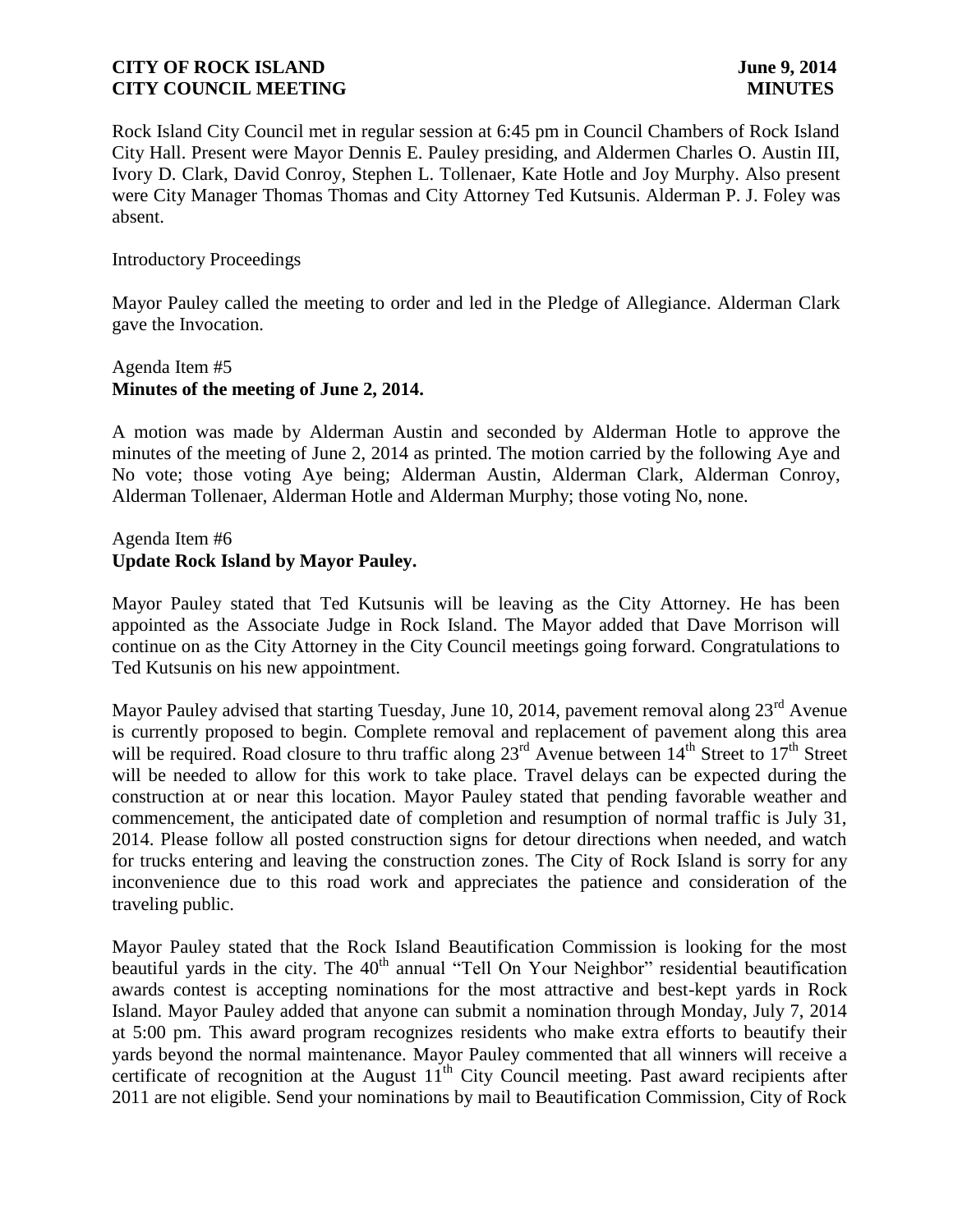Island, 1528 3<sup>rd</sup> Avenue, Rock Island, IL 61201, by email to grunewald.dena@rigov.org, or call (309) 732-2904. Forms are available on the City website, www.rigov.org under City Clicks.

Mayor Pauley advised that Off the Rail Thursday's is each Thursday from 12:00 pm - 5:00 pm throughout the summer. Join Whitewater Junction at  $17<sup>th</sup>$  Street &  $18<sup>th</sup>$  Avenue for a day of relay races, contests, and other fun-filled activities. The Mayor added that the June 12<sup>th</sup> theme is Disney Day. Admission is \$7.00. Children 2 and under are free with paid adult.

Mayor Pauley stated that Tuesday, June  $17<sup>th</sup>$ , Machine Gun Willie will continue the Starlight Revue Music Under the Stars Concert Series held at Lincoln Park. At 6:00 pm enjoy dinner from the Hy-Vee grill followed by a dance lesson at 6:30 pm then at 7:00 pm the music begins. Concert rain date is Wednesday of the same week. Call (309) 732-RAIN.

Mayor Pauley advised that acclaimed international rock artist, Lissie Maurus, will return Saturday, June  $21<sup>st</sup>$  to team up with the Rock Island Parks and Recreation Department for a third hometown concert at Schwiebert Riverfront Park benefiting the ALS division of the Muscular Dystrophy Association of Eastern Iowa and Western Illinois. Mayor Pauley added that the outdoor concert will include a family friendly day of live music, food and fun. Admission is available at the gate only and is \$10 for adults and children 12 and under will be free with paid adult. Gates open at 2:00 pm. Mayor Pauley commented that four great bands will perform including Daphne Willis at 3:00 pm, Ellis Kell & Friends at 4:00 pm, David Zollo & The Body Electric at 5:30 pm and Lissie starting at 7:00 pm. For more information, please call (309) 732- 7275.

#### Agenda Item #7

# **A Special Ordinance authorizing the acquisition of five auction properties in the City of Rock Island as part of the New Sealed Bid Auction Program in the amount of \$3,212.50.**

Alderman Tollenaer moved and Alderman Hotle seconded to consider, suspend the rules and pass the ordinance. The motion carried by the following Aye and No vote; those voting Aye being; Alderman Austin, Alderman Clark, Alderman Conroy, Alderman Tollenaer, Alderman Hotle and Alderman Murphy; those voting No, none.

#### Agenda Item #8

# **A Special Ordinance establishing Type B residential permit parking only area on the north side of 6th Avenue between 34th Street west to the alley**.

It was moved by Alderman Murphy and seconded by Alderman Hotle to consider, suspend the rules and pass the ordinance. The motion carried by the following Aye and No vote; those voting Aye being; Alderman Austin, Alderman Clark, Alderman Conroy, Alderman Tollenaer, Alderman Hotle and Alderman Murphy; those voting No, none.

#### Agenda Item #9

**A Special Ordinance establishing a school zone on 20th Avenue between 32nd Street and 35th Street with the installation of school speed limit signs and establishing 4-way stop**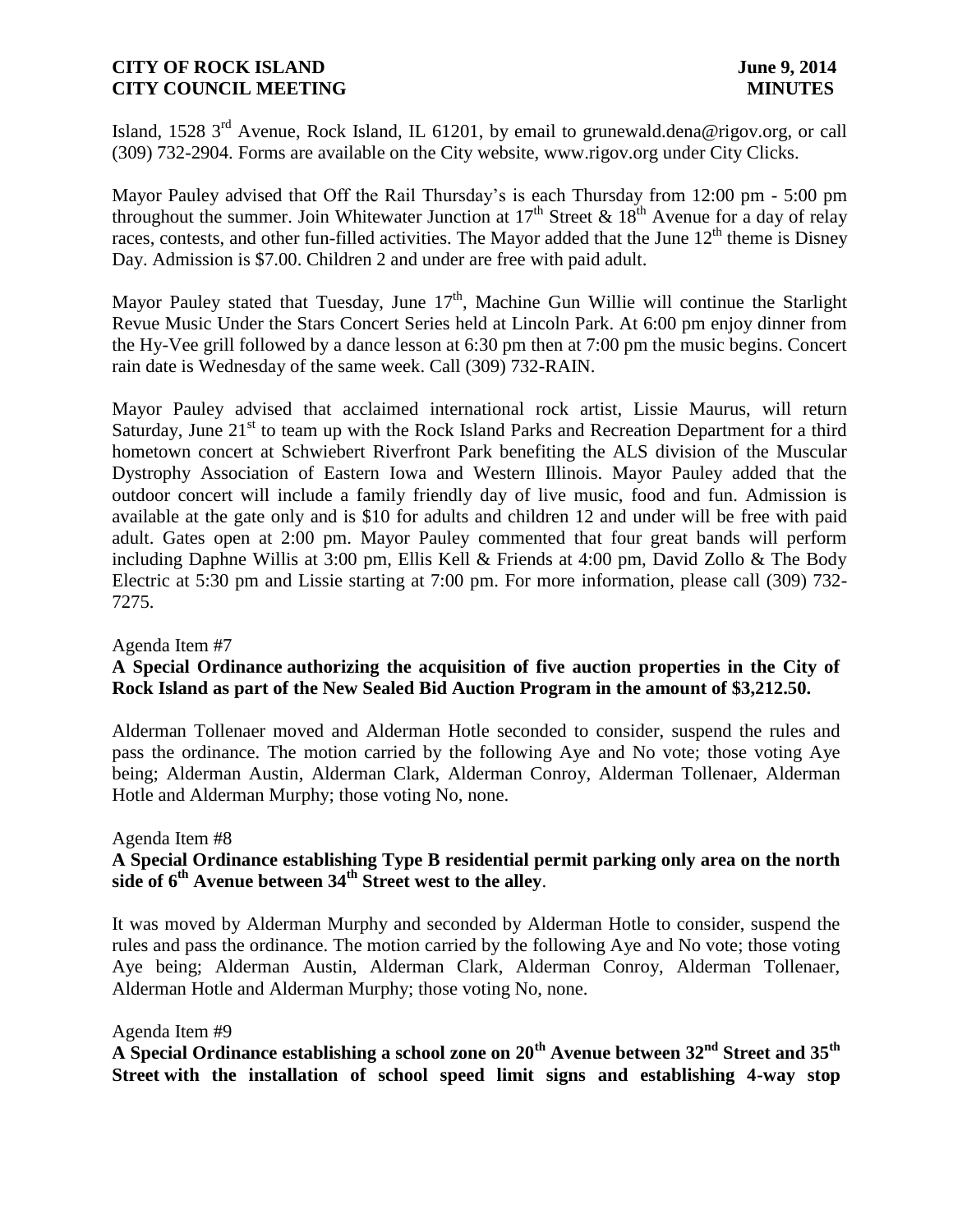# **intersections at the intersection of 20th Avenue and 32nd Street and the intersection of 20th Avenue and 35th Street**.

Alderman Murphy moved and Alderman Conroy seconded to consider, suspend the rules and pass the ordinance. The motion carried by the following Aye and No vote; those voting Aye being; Alderman Austin, Alderman Clark, Alderman Conroy, Alderman Tollenaer, Alderman Hotle and Alderman Murphy; those voting No, none.

# Agenda Item #10 **A Special Ordinance establishing a handicapped parking space at 1229 11th Street.**

It was moved by Alderman Clark and seconded by Alderman Conroy to consider, suspend the rules and pass the ordinance. The motion carried by the following Aye and No vote; those voting Aye being; Alderman Austin, Alderman Clark, Alderman Conroy, Alderman Tollenaer, Alderman Hotle and Alderman Murphy; those voting No, none.

# Agenda Item #11 **CLAIMS**

It was moved by Alderman Austin and seconded by Alderman Hotle to accept the following reports and authorize payments as recommended. The motion carried by the following Aye and No vote; those voting Aye being; Alderman Austin, Alderman Clark, Alderman Conroy, Alderman Tollenaer, Alderman Hotle and Alderman Murphy; those voting No, none.

a. Report from the Human Resources Department regarding payment in the amount of \$3,324.81 to AT&T for General Liability claim.

b. Report from the Human Resources Department regarding payment in the amount of \$500.00 to Amber Downing for General Liability claim.

c. Report from the Public Works Department regarding payment #1 in the amount of \$131,414.08 to Walter D. Laud, Inc. for services provided for the  $44<sup>th</sup>$  Avenue Watermain:  $12^{th}$  Street to  $14^{th}$  Street project.

#### Agenda Item #12 **Claims for the week of May 30 through June 5 in the amount of \$848,611.13.**

Alderman Hotle moved and Alderman Austin seconded to allow the claims. The motion carried by the following Aye and No vote; those voting Aye being; Alderman Austin, Alderman Clark, Alderman Conroy, Alderman Tollenaer, Alderman Hotle and Alderman Murphy; those voting No, none.

Agenda Item #13

**Report from the Public Works Department regarding the purchase of 350 5/8" meter bottoms, 50 3/4" meter completes and 50 1" meter completes from Badger Meters, Inc. in the amount of \$28,880.50**.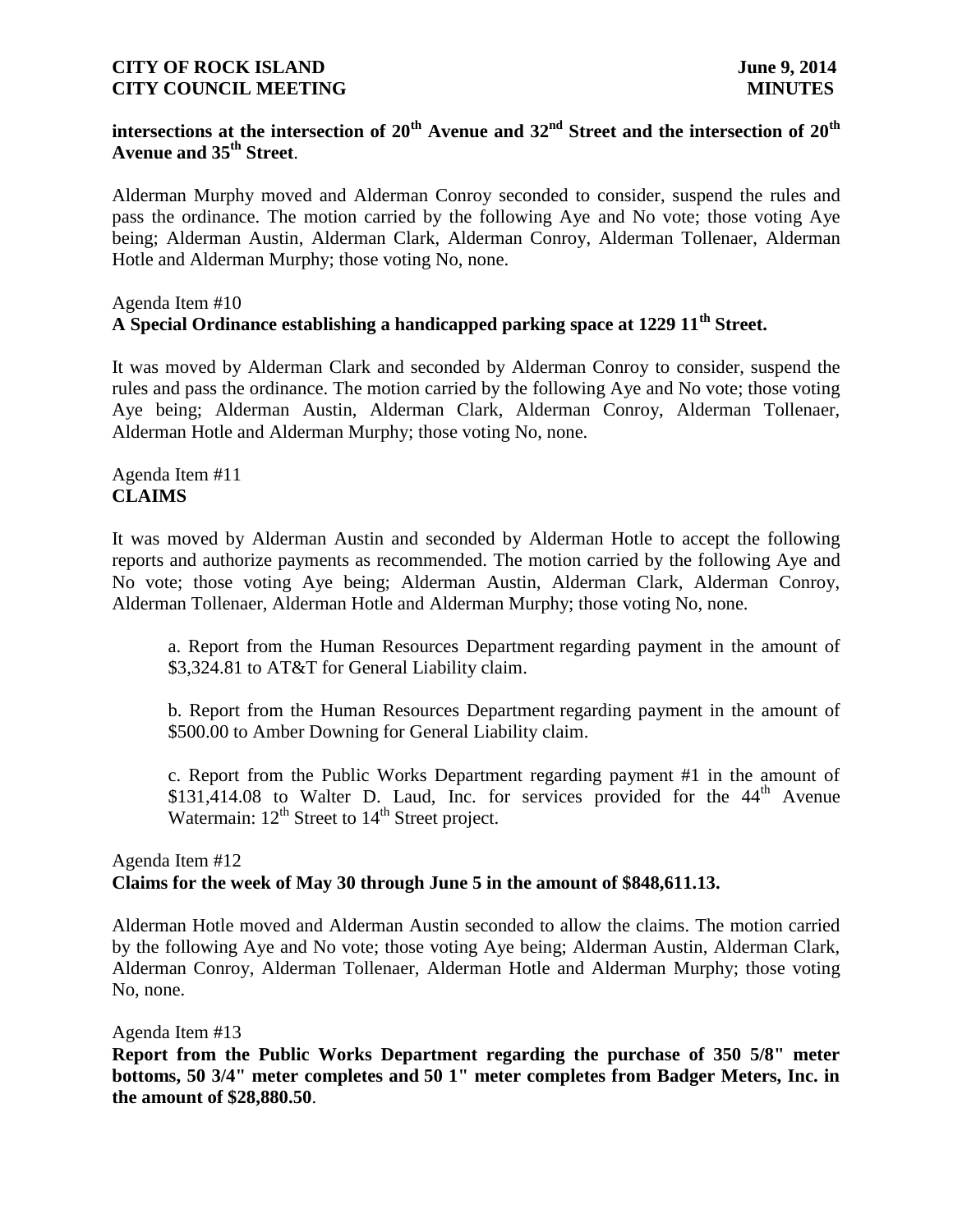It was moved by Alderman Tollenaer and seconded by Alderman Murphy to approve the purchase as recommended. The motion carried by the following Aye and No vote; those voting Aye being; Alderman Austin, Alderman Clark, Alderman Conroy, Alderman Tollenaer, Alderman Hotle and Alderman Murphy; those voting No, none.

#### Agenda Item #14

**Report from the Public Works Department regarding bids for the joint purchase of utility supplies, recommending the bids be awarded to Zimmer & Francescon for cut in valves in the amount of \$23,454.00 and for fire hydrants in the amount of \$37,806.00.**

Alderman Hotle moved and Alderman Tollenaer seconded to award the bid as recommended and authorize purchases. The motion carried by the following Aye and No vote; those voting Aye being; Alderman Austin, Alderman Clark, Alderman Conroy, Alderman Tollenaer, Alderman Hotle and Alderman Murphy; those voting No, none.

#### Agenda Item #15

# **Report from the Human Resources Department regarding a Special Ordinance for prevailing wage rates in the City of Rock Island.**

It was moved by Alderman Clark and seconded by Alderman Murphy to consider, suspend the rules and pass the ordinance. The motion carried by the following Aye and No vote; those voting Aye being; Alderman Austin, Alderman Clark, Alderman Conroy, Alderman Tollenaer, Alderman Hotle and Alderman Murphy; those voting No, none.

#### Agenda Item #16

**Report from the Community and Economic Development Department regarding a request from the Rock Island Congregation of Jehovah's Witnesses for a rezoning from an I-2 (general industrial) district to a B-4 (highway business) district at approximately 7830 Centennial Expressway (Rock Island Parkway).**

Alderman Conroy moved and Alderman Murphy seconded to deny the request as recommended because the recently approved Comprehensive Plan Future Land Use Map identifies industrial land use for the site and adjacent properties and the proposed use will not be compatible with existing and potential industrial uses in the industrial park and adjacent industrial areas.

Discussion followed. Alderman Conroy stated that the City just finished a land use map about a month ago and the whole area was a major conversation of this Council. Alderman Conroy stated that he would love to have the Jehovah's Witnesses in the second ward and for them to be a part of the community, but not in this particular area. Alderman Conroy encouraged the congregations to talk to staff and look for another site. Alderman Conroy stated that he would be voting to deny the request.

Alderman Hotle stated that she admired what they are trying to do, but there are limited spaces in the City where there can be industrial development. Alderman Hotle encouraged the congregations to work with staff and find an area in the City for the church that is already zoned for it. Alderman Hotle stated that she will support the motion to deny.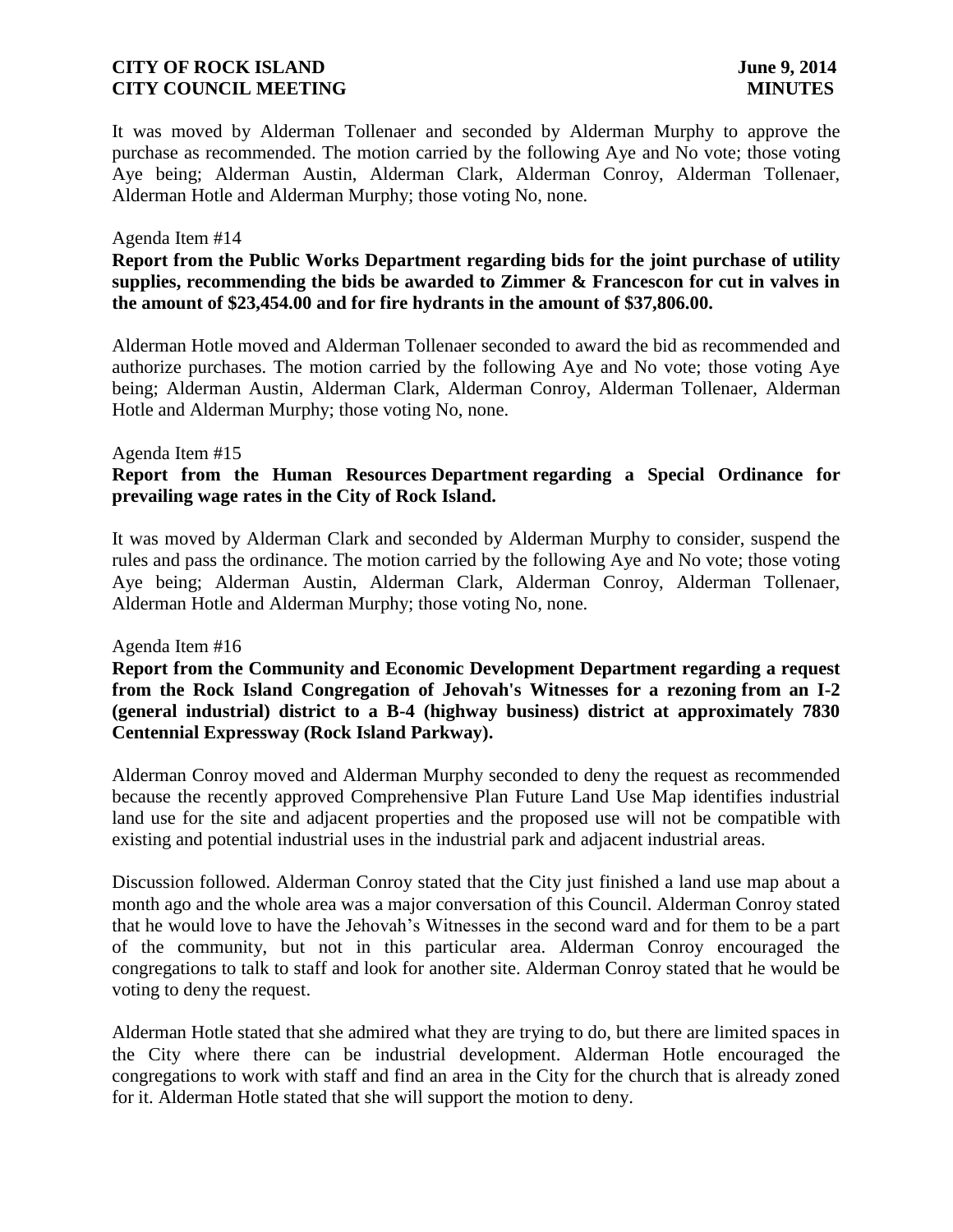Jens Friedrichsen of 1428 Old Freeport Place Bettendorf, IA stepped forward. Mr. Friedrichsen stated that he was at the meeting on behalf of the three congregations. Mr. Friedrichsen stated that he understood that the area is zoned for industrial uses. Mr. Friedrichsen added that they are offering opportunities to put the area to good use and they want to stay in Rock Island. Mr. Friedrichsen indicated that the congregation started here in the City in the late 1800's and this new church would not just be for worship, it would also be for educational purposes.

Phil Keeler of 15 Blackhawk Hills Road stepped forward. Mr. Keeler stated that he would really appreciate if Council would consider rezoning this area so that they can continue their worship here in Rock Island.

James Richardson of 3515 15<sup>th</sup> Street stepped forward. Mr. Richardson stated that they worship at Kingdom Hall on  $9<sup>th</sup>$  Street and volunteer their time to go out in the community helping people to be educated from the Bible. Mr. Richardson urged Council to please reconsider rezoning the area from an I-2 to a B-4 so that they can continue their worship in Rock Island.

Jan Montgomery of 8501  $17<sup>th</sup>$  Street West stepped forward. Ms. Montgomery stated that she has lived in Rock Island for 55 years and would like to continue the educational work they do in Rock Island. Ms. Montgomery stated that the site is perfect because it is high visibility, easy to access and it is her personal desire to continue to worship in Rock Island.

Elizabeth Parker of 2800 38<sup>th</sup> Street stepped forward. Ms. Parker stated that she would like to continue to have their place to worship in Rock Island. Ms. Parker urged Council to consider changing the rezoning for this to happen.

Jane Tavizon of 2405 5<sup>th</sup> Street stepped forward. Ms. Tavizon stated that she would like to continue her volunteer work and urged Council to reconsider the rezoning.

Diana Platerro of 1309 22<sup>nd</sup> Avenue stepped forward. Ms. Platerro stated that the rezoning would help to unify and not divide the community and urged Council to reconsider the rezoning.

Tasha Forrest of 1841 9<sup>th</sup> Street stepped forward. Ms. Forrest stated that the area would be ideal for the church. Ms. Forrest added that no one would be better neighbors than Jehovah's Witnesses. Ms. Forrest stated that Jehovah's Witnesses take great pride in their property and they would be an asset to that area.

Alderman Conroy stated that he appreciated everyone coming out and giving their opinions. Alderman Conroy stated that he values their opinions very highly and this decision is not made lightly. Alderman Conroy reiterated that he hoped they will come to the City staff and ask for other areas and be part of Rock Island. Alderman Conroy added that he doesn't want to change this future plan that was only adopted less than a month ago.

Alderman Murphy stated that she agreed with Alderman Conroy. Alderman Murphy added that she hoped the congregations will find something else in Rock Island.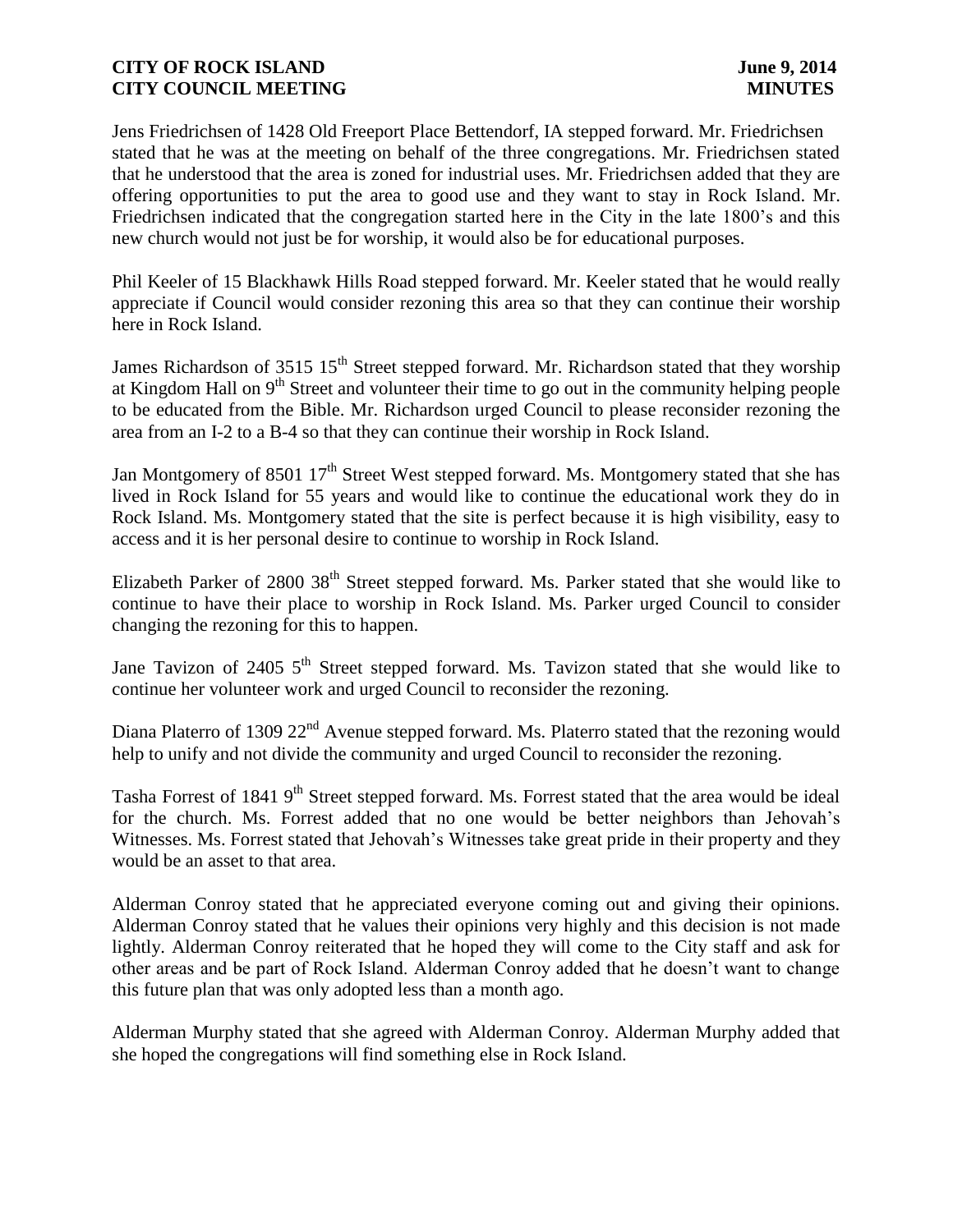Mayor Pauley advised that since this item was approved by the Planning Commission, there will have to be a super majority of five votes instead of four votes for approval of this motion. Mayor Pauley added that the motion is to deny the request.

Alderman Austin advised that he would be supporting this motion, wishing that there is another option and hoping that another option comes through.

After discussion, the motion carried by the following Aye and No vote; those voting Aye being; Alderman Austin, Alderman Clark, Alderman Conroy, Alderman Tollenaer, Alderman Hotle and Alderman Murphy; those voting No, none.

#### Agenda Item #17

**Report from the City Clerk regarding a request from the Greater Antioch Church for a Street Closing at 10th Avenue between 14th Street and 14 ½ Street including the alleys between the parking lot and in back of the church, and a Sound Amplification application for Wednesday, June 18, Thursday, June 19, and Friday, June 20, 2014 from 5:00 pm to 8:00 pm for Vacation Bible School.**

It was moved by Alderman Clark and seconded by Alderman Hotle to approve the street closing and sound amplification for the Greater Antioch Church as recommended. The motion carried by the following Aye and No vote; those voting Aye being; Alderman Austin, Alderman Clark, Alderman Conroy, Alderman Tollenaer, Alderman Hotle and Alderman Murphy; those voting No, none.

#### Agenda Item #18

# **Report from the City Clerk regarding a request from Curtima Hearn for a Street Closing at 4 th Street between 11th Avenue and 7th Avenue, and a Sound Amplification application for Saturday, June 21, 2014 from 3:00 pm to 7:00 pm for a birthday block party**.

Alderman Tollenaer moved and Alderman Hotle seconded to approve the street closing and sound amplification applications as recommended. The motion carried by the following Aye and No vote; those voting Aye being; Alderman Austin, Alderman Clark, Alderman Conroy, Alderman Tollenaer, Alderman Hotle and Alderman Murphy; those voting No, none.

#### Agenda Item #19

**Report from the City Clerk regarding a Plaza event application from Grow Ministries requesting to host a Harley Davidson Winner Drawing and Finale fundraiser on Friday, September 19, 2014 from 5:00 pm to 9:00 pm and a request for the utilization of Parking Lot F**.

It was moved by Alderman Tollenaer and seconded by Alderman Hotle to approve the event and the utilization of parking lot F as recommended. The motion carried by the following Aye and No vote; those voting Aye being; Alderman Austin, Alderman Clark, Alderman Conroy, Alderman Tollenaer, Alderman Hotle and Alderman Murphy; those voting No, none.